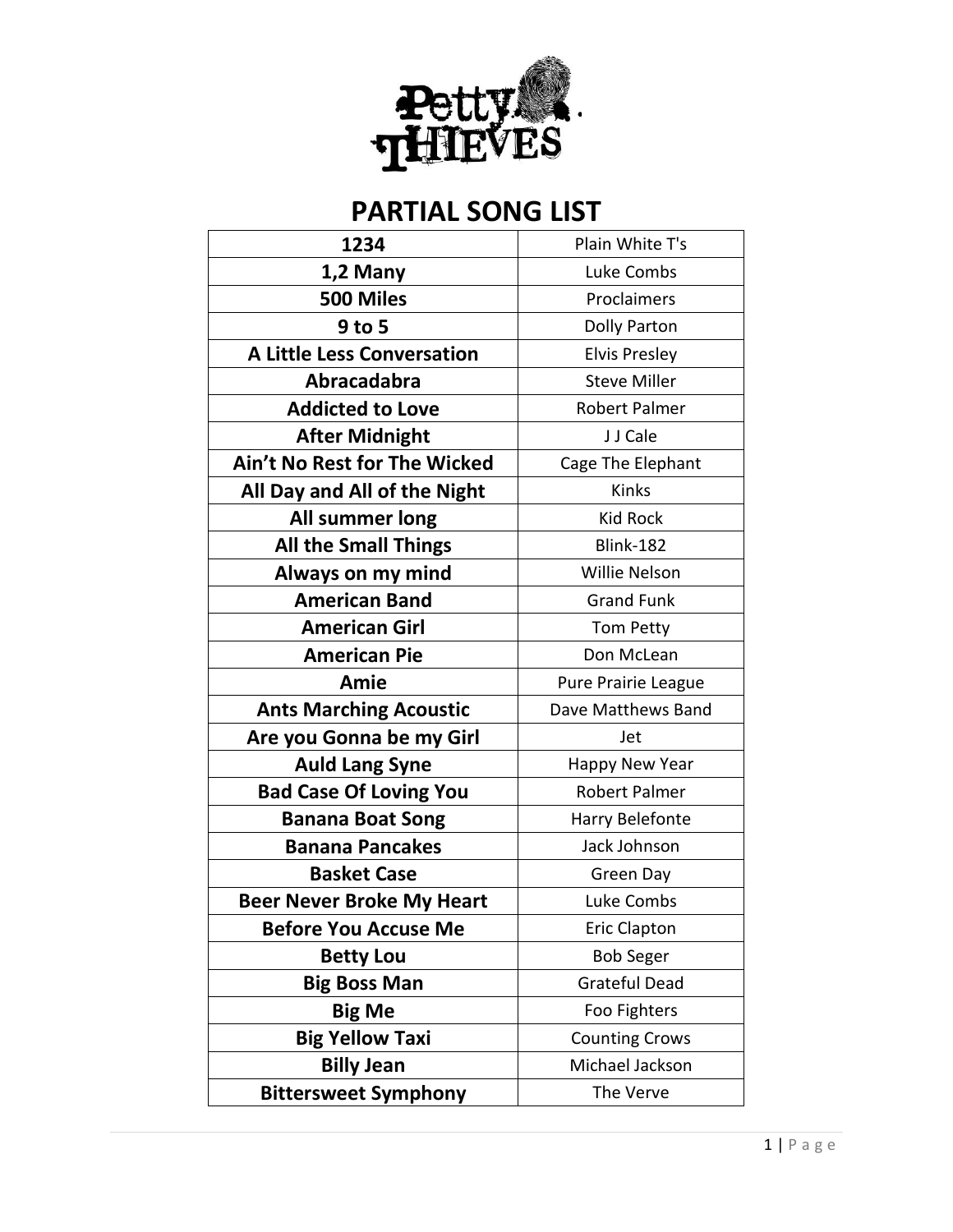

| <b>Black Betty</b>                    | Ram Jam                         |
|---------------------------------------|---------------------------------|
| <b>Blister in the Sun</b>             | <b>Violent Femmes</b>           |
| <b>Blue Suede Shoes</b>               | <b>Elvis Presley</b>            |
| <b>Blurred Lines</b>                  | Robin Thicke                    |
| <b>Boot Scootin Boogie</b>            | <b>Brooks and Dunn</b>          |
| Born on the Bayou                     | Creedence Clearwater<br>Revival |
| <b>Breakdown</b>                      | Tom Petty                       |
| <b>Brown Eyed Girl</b>                | Van Morrison                    |
| <b>Bubble Toes</b>                    | Jack Johnson                    |
| <b>Build Me up Buttercup</b>          | The Foundations                 |
| <b>Bust A Move</b>                    | Young Mc                        |
| <b>Cake by the Ocean</b>              | <b>DNCE</b>                     |
| <b>Call Me the Breeze</b>             | Lynyrd Skynyrd                  |
| <b>Can't You See</b>                  | <b>Marshall Tucker</b>          |
| Can't Help Falling In Love            | Pearl Jam                       |
| Cars                                  | <b>Gary Numan</b>               |
| <b>Cecilia</b>                        | Paul Simon                      |
| <b>Chicken Fried</b>                  | Zac Brown Band                  |
| <b>Classy Girls</b>                   | Lunimeers                       |
| <b>Cold Shot</b>                      | Stevie Ray Vaughan              |
| <b>Collide</b>                        | Howie Day                       |
| <b>Come on Eileen</b>                 | Dexys Midnight Runners          |
| <b>Copperhead Road</b>                | <b>Steve Earle</b>              |
| <b>Country Girl (Shake it for me)</b> | Luke Bryan                      |
| <b>Country roads</b>                  | John Denver                     |
| <b>Crazy Little Thing Called Love</b> | Queen                           |
| <b>Cupid Shuffle</b>                  | Cupid                           |
| <b>Dancing Queen</b>                  | <b>ABBA</b>                     |
| December 1963 (Oh What a<br>Night)    | Frankie Valley                  |
| Don't Bring Me Down                   | <b>ELO</b>                      |
|                                       |                                 |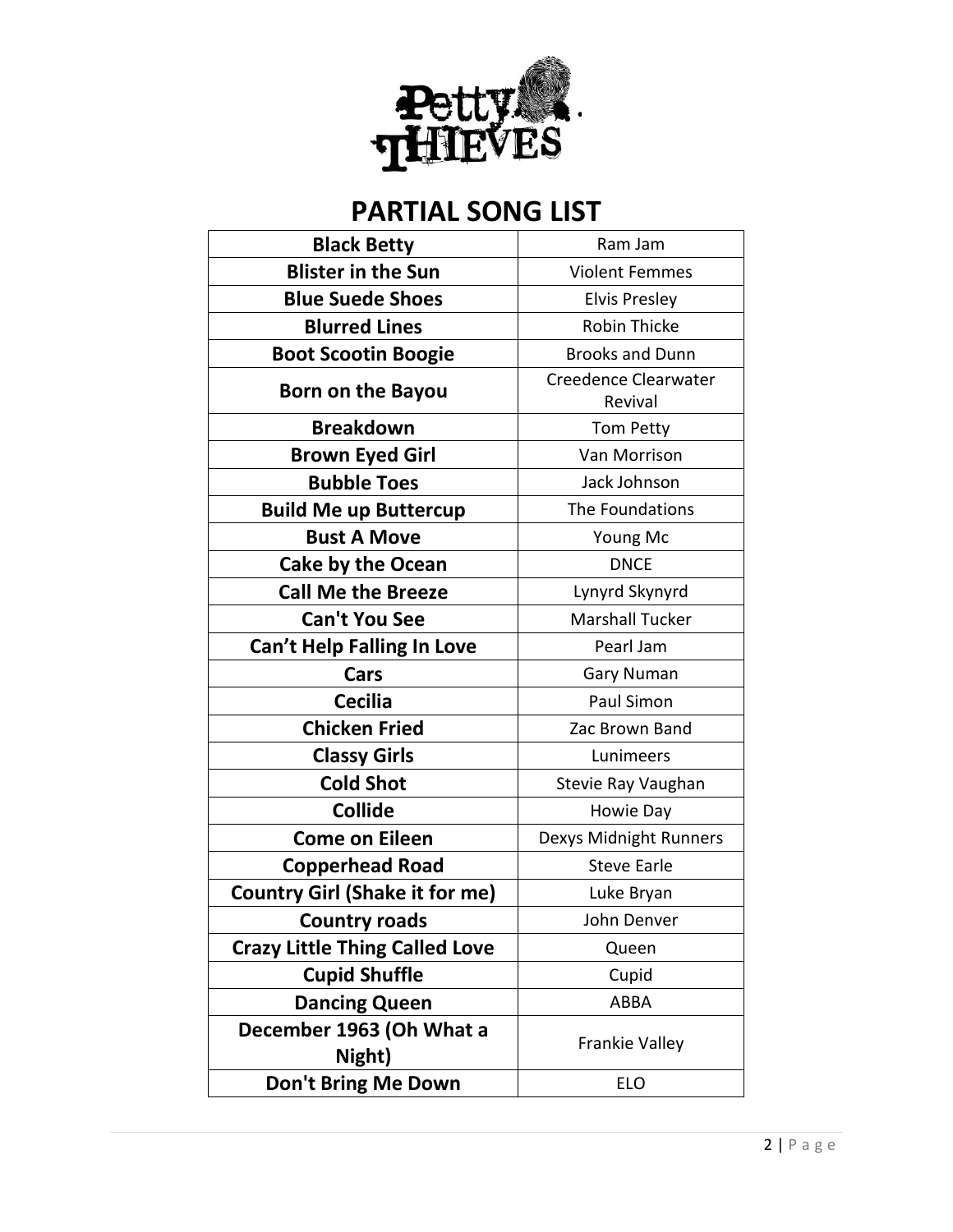

| Don't Stop Until you get enough       | Michael Jackson            |
|---------------------------------------|----------------------------|
| Don't Stop Believing                  | Journey                    |
| <b>Dreams</b>                         | Fleetwood Mac              |
| End of the line                       | <b>Traveling Wilburys</b>  |
| <b>Exs and Ohs</b>                    | Elle King                  |
| <b>Fancy Like</b>                     | Walker Hayes / Kesha       |
| <b>Fat Bottomed Girls</b>             | Queen                      |
| <b>Feel it Still</b>                  | Portugal the Man           |
| <b>Fifty Ways to Leave Your Lover</b> | Paul Simon                 |
| <b>Fight for your Right</b>           | <b>Beastie Boys</b>        |
| <b>Flake</b>                          | Jack Johnson               |
| <b>Fly Away</b>                       | Lenny Kravitz              |
| <b>Folsom Prison Blues</b>            | Johnny Cash                |
| <b>Footloose</b>                      | Kenny Loggins              |
| Forget You (F*ck You)                 | Cee-lo Green               |
| For what it's worth                   | <b>Buffalo Springfield</b> |
| <b>Fortunate Son</b>                  | Creedence Clearwater       |
| <b>Foxy Lady</b>                      | Jimi Hendrix               |
| <b>Free</b>                           | Zac Brown Band             |
| <b>Free Falling</b>                   | Tom Petty                  |
| <b>Friends in Low Places</b>          | <b>Garth Brooks</b>        |
| <b>Frosty the Snowman</b>             | <b>Xmas Music</b>          |
| Funk 49                               | Joe Walsh                  |
| <b>Funky Cold Medina</b>              | Tone-Loc                   |
| <b>Funky Music</b>                    | Wild Cherry                |
| <b>Funky Town</b>                     | Lipps                      |
| <b>Future Days</b>                    | Pearl Jam                  |
| <b>Get Down On It</b>                 | Kool and The Gang          |
| <b>Get Down Tonight</b>               | K C and the Sunshine Band  |
| <b>Get Lucky</b>                      | Daft Punk                  |
| <b>Get Ready</b>                      | The Temptations            |
| Gimme one reason                      | <b>Tracy Chapman</b>       |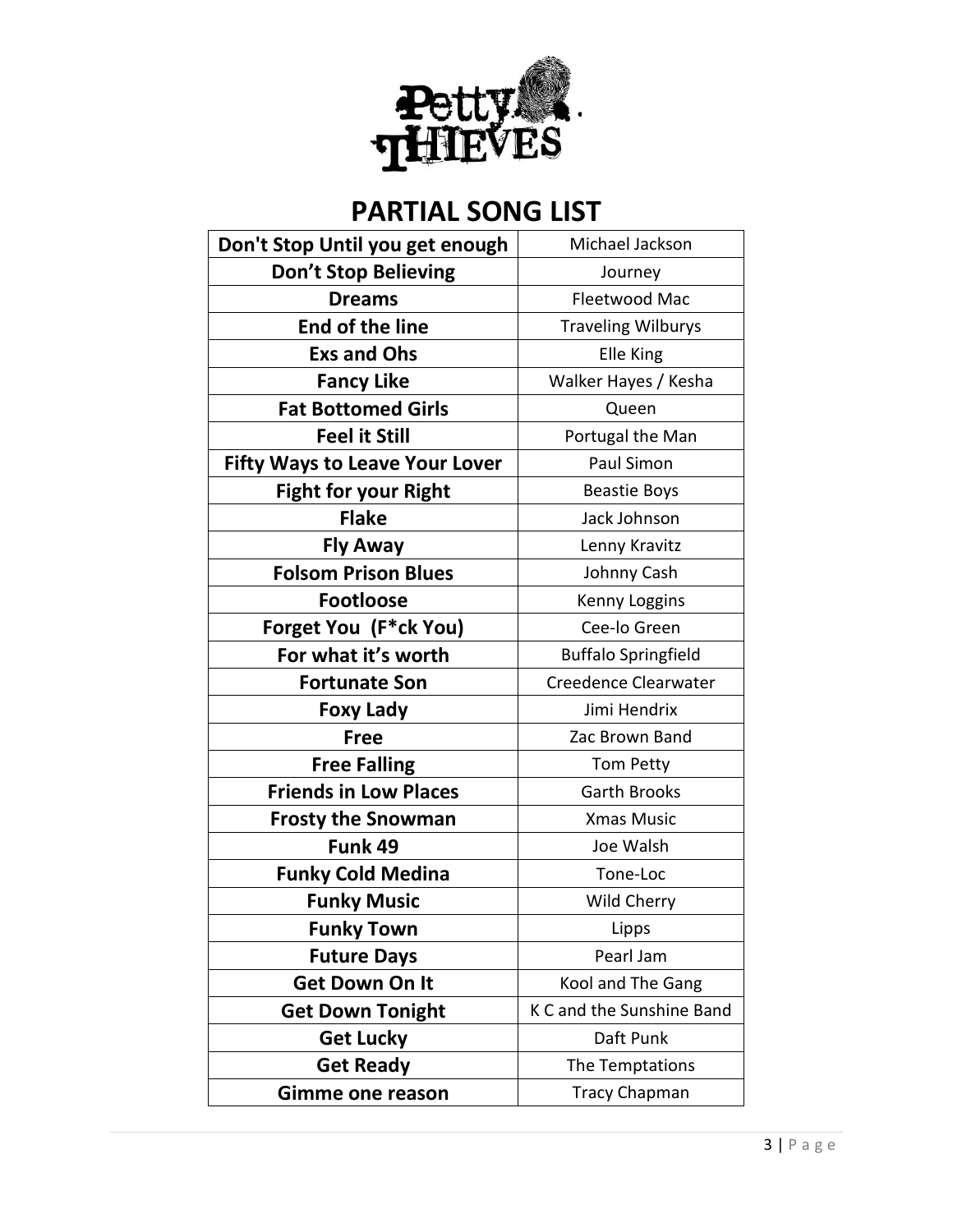

| <b>Gimme Three Steps</b>           | Lynyrd Skynyrd            |
|------------------------------------|---------------------------|
| <b>Gimme Some Lovin</b>            | <b>Blues Brothers</b>     |
| <b>Gin and Juice</b>               | The Guords                |
| Give a little bit                  | Supertramp                |
| <b>Going up Country</b>            | <b>Canned Heat</b>        |
| <b>Gone Daddy Gone</b>             | <b>Violent Femmes</b>     |
| <b>Good Girls Don't</b>            | Knack                     |
| <b>Good Loving</b>                 | The Rascals               |
| <b>Good People</b>                 | Jack Johnson              |
| <b>Handle With Care</b>            | <b>Traveling Wilburys</b> |
| <b>Happy Birthday</b>              | The Beatles               |
| <b>Hard to Handle</b>              | <b>Black Crowes</b>       |
| <b>Hey Girl</b>                    | <b>OAR</b>                |
| Ho Hey                             | Lumineers                 |
| <b>Hold My Hand</b>                | Hootie and The Blowfish   |
| <b>Honky Tonk Women</b>            | <b>Rolling Stones</b>     |
| <b>Horse with No Name</b>          | America                   |
| <b>Hot legs</b>                    | <b>Rod Stewart</b>        |
| <b>Hotel California</b>            | Eagles                    |
| <b>Hound Dog</b>                   | <b>Elvis Presley</b>      |
| I Gotta Feeling                    | <b>Black Eyed Peas</b>    |
| <b>I Hear You Knocking</b>         | Dave Edmunds              |
| <b>I Loved Her First</b>           | Heartland                 |
| <b>I Need A Lover</b>              | John Couger               |
| <b>I Saw Her Standing There</b>    | The Beatles               |
| I Take your Hand                   | Mumford and Sons          |
| <b>I Wanna Dance with Somebody</b> | <b>Tina Turner</b>        |
| I want you Back                    | Jackson 5                 |
| I want you to want me              | Cheap Trick               |
| <b>I Will Survive</b>              | Gloria Gaynor             |
| I Will Wait                        | <b>Mumford and Sons</b>   |
| I Won't Back Down                  | Tom Petty                 |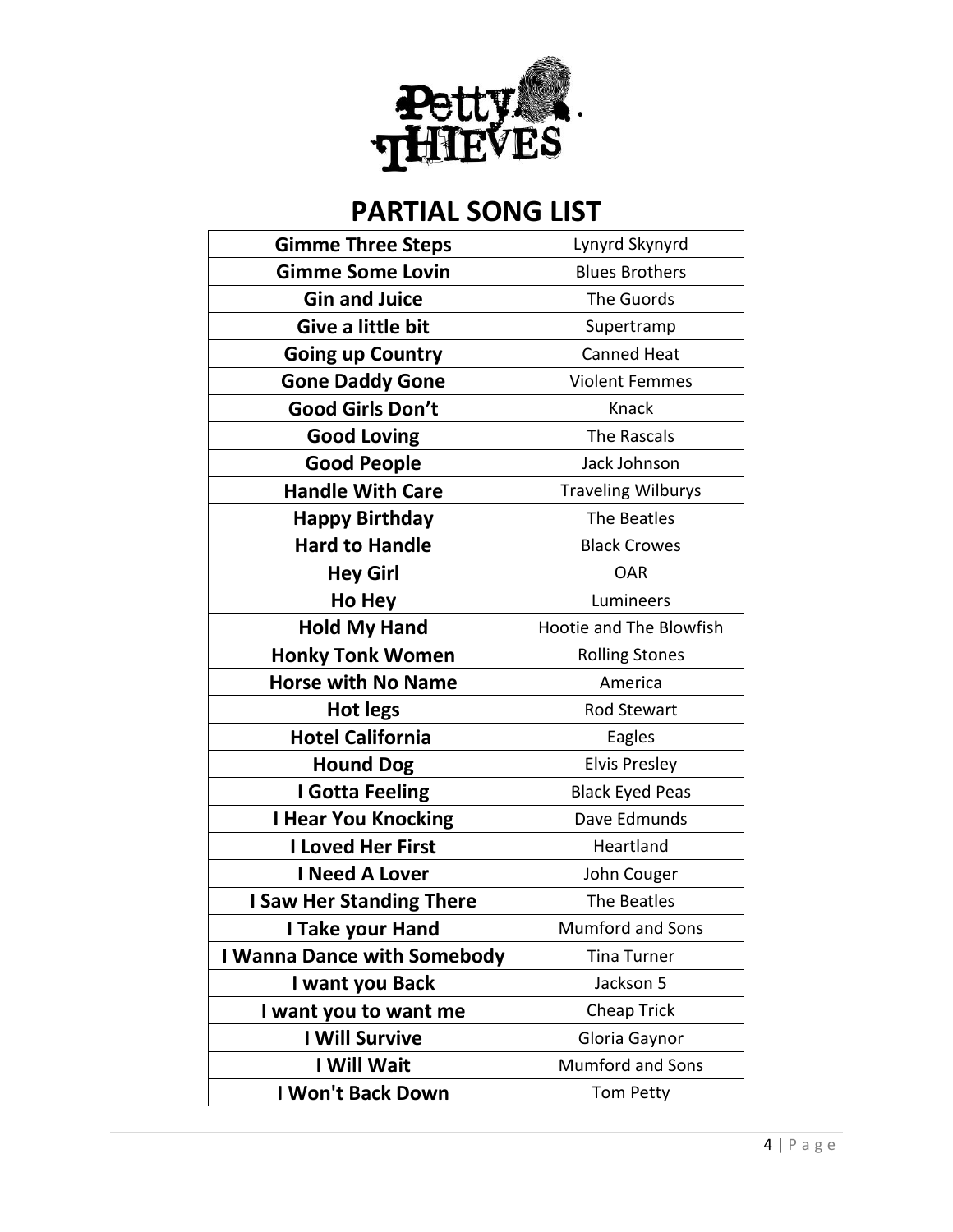

| In the Air Tonight                  | <b>Phil Collins</b>     |
|-------------------------------------|-------------------------|
| <b>Into the Mystic</b>              | Van Morrison            |
| It's Still Rock & Roll to Me        | <b>Billy Joel</b>       |
| I'm a Believer                      | <b>Monkees</b>          |
| <b>Jackson</b>                      | Johnny Cash             |
| <b>Jenny 867-5309</b>               | <b>Tommy Tutone</b>     |
| <b>Jessies Girl</b>                 | <b>Rick Springfield</b> |
| <b>Jet Airliner</b>                 | <b>Steve Miller</b>     |
| <b>Johnny B Goode</b>               | Chuck Berry             |
| <b>The Joker</b>                    | <b>Steve Miller</b>     |
| <b>Jump Around</b>                  | House of Pain           |
| <b>Jungle Love</b>                  | <b>Steve Miller</b>     |
| <b>Just A Girl</b>                  | No Doubt                |
| <b>Just Breathe</b>                 | Pearl Jam               |
| Just like heaven                    | Cure                    |
| <b>Keep Your Hands to Your Self</b> | Georgia Satellites      |
| <b>Kung Foo Fighting</b>            | Carl Douglas            |
| $L-O-V-E$                           | Nat King Cole           |
| Lady                                | Little River Band       |
| <b>Last Kiss</b>                    | Pearl Jam               |
| Lay Down Sally                      | <b>Eric Clapton</b>     |
| Let's Go Crazy                      | Prince                  |
| Life by the drop                    | Stevie Ray Vaughan      |
| Livin' on A Prayer                  | <b>Bon Jovi</b>         |
| Lola                                | Kinks                   |
| <b>Lonely Boy</b>                   | <b>Black Keys</b>       |
| <b>Long Train Running</b>           | Doobie Brothers         |
| <b>Love Me Like A Rock</b>          | Paul Simon              |
| Love rollercoaster                  | Red Hot Chili Peppers   |
| <b>Love Shack</b>                   | $B-52's$                |
| <b>Love Struck</b>                  | Stevie Ray Vaughan      |
| Love the One You're With            | <b>Stephen Stills</b>   |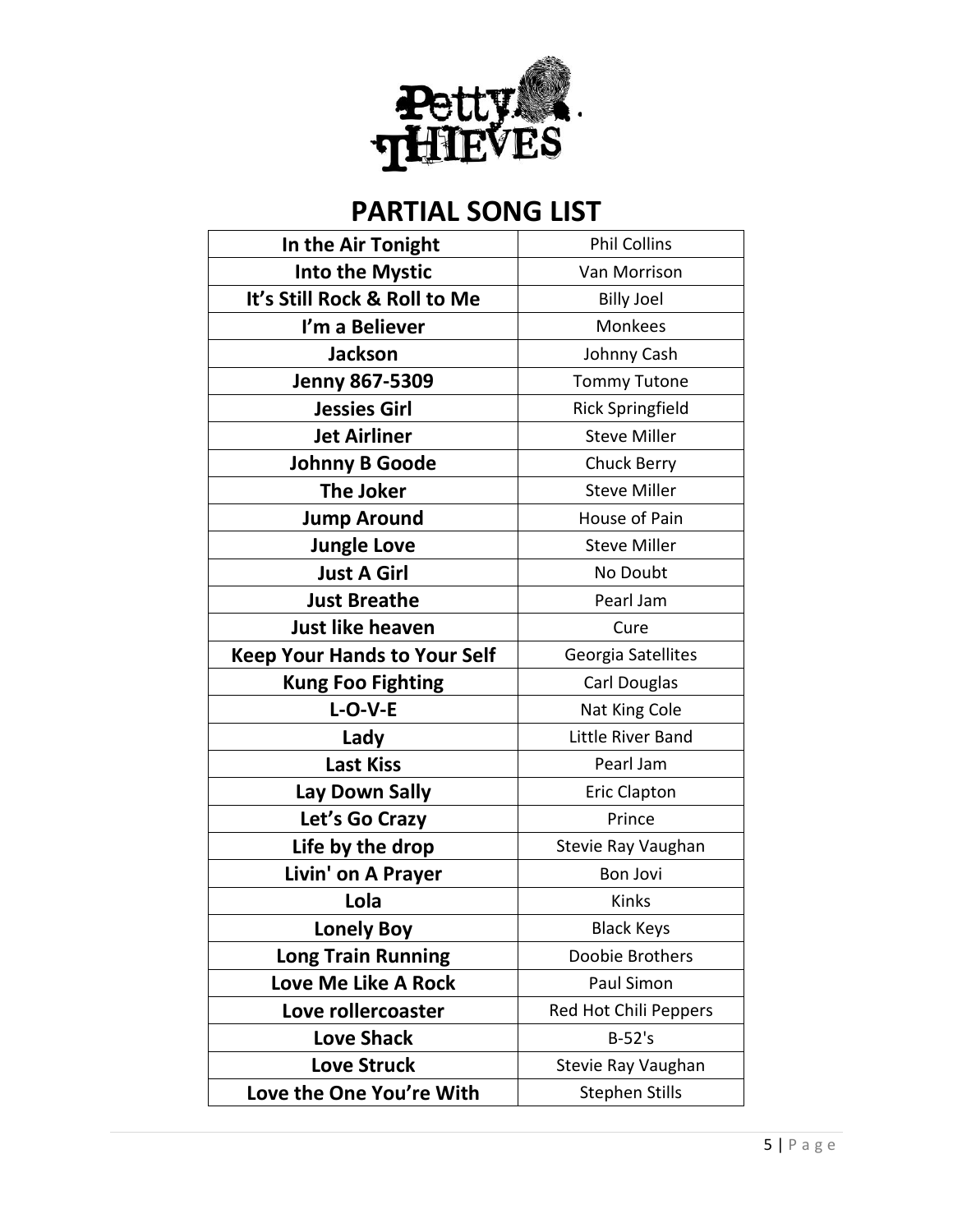

| <b>Lovely Day</b>                 | <b>Bill Withers</b>       |
|-----------------------------------|---------------------------|
| Lovesong                          | Adele                     |
| Loving Cup / Tweezer Reprise      | Phish                     |
| <b>Loving Touching Squeezing</b>  | Journey                   |
| Lump                              | Presidents Of The USA     |
| <b>Magic Carpet Ride</b>          | Steppenwolf               |
| <b>Margaritaville</b>             | Jimmy Buffet              |
| <b>Marry Me</b>                   | Train                     |
| <b>Mary Janes Last Dance</b>      | Tom Petty                 |
| <b>Maybelline</b>                 | <b>Chuck Berry</b>        |
| <b>Me and Bobby Mcgee</b>         | Janis Joplin              |
| Me and Julio Down by the          |                           |
| <b>Schoolyard</b>                 | by Paul Simon             |
| <b>Mercy Acoustic</b>             | Duffy                     |
| <b>The Middle</b>                 | Jimmy Eat World           |
| <b>Miss You</b>                   | <b>Rolling Stones</b>     |
| <b>Misty Mountain Hop</b>         | Led Zeppelin              |
| Mony, Mony                        | <b>Billy Idol</b>         |
| <b>Moondance</b>                  | V. Morrison               |
| <b>More Beer</b>                  | Lee Brice                 |
| <b>Move It on Over</b>            | George Thorogood          |
| <b>Moves Like Jagger</b>          | Maroon 5                  |
| <b>Move Your Feet</b>             | Junior Senior             |
| Movin' on Up                      | Theme from The Jeffersons |
| <b>Mrs. Robinson</b>              | Simon & Garfunkel         |
| <b>Mustang Sally</b>              | <b>Wilson Pickett</b>     |
| <b>My Doorbell</b>                | <b>White Stripes</b>      |
| <b>My Girl</b>                    | Temptations               |
| <b>Never Going to Give You Up</b> | <b>Rick Astley</b>        |
| <b>New Shoes</b>                  | Paolo Nutini              |
| <b>Night moves</b>                | <b>Bob Seger</b>          |
| <b>No Rain</b>                    | <b>Blind Melon</b>        |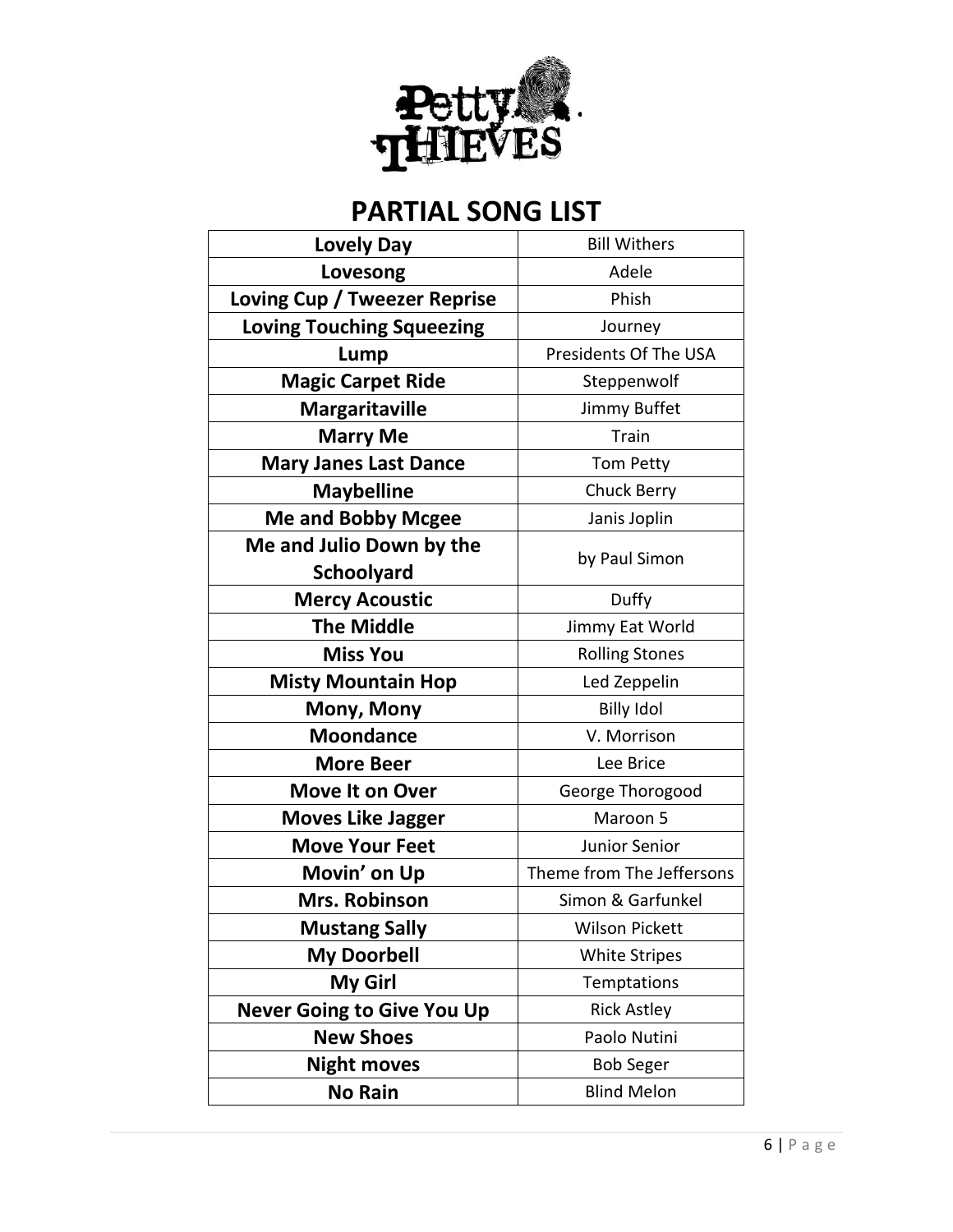

| Norwegian wood                                    | <b>Beatles</b>            |
|---------------------------------------------------|---------------------------|
| <b>Not Fade Away</b>                              | <b>Rolling Stones</b>     |
| <b>Old Time Rock and Roll</b>                     | <b>Bob Seger</b>          |
| <b>Paradise by the Dashboard Light</b>            | Meatloaf                  |
| <b>Paradise City</b>                              | <b>Guns N'Roses</b>       |
| <b>Peaches</b>                                    | Presidents Of The USA     |
| <b>Piano Man</b>                                  | <b>Billy Joel</b>         |
| <b>Pink Cadillac</b>                              | <b>Bruce Springstreen</b> |
| <b>Pink Houses</b>                                | John Cougar               |
| <b>Pirate Looks at 40</b>                         | Jimmy Buffet              |
| <b>Polka Roll Out the Barrell</b>                 | Polka                     |
| <b>Pour Some Sugar on Me</b>                      | Def Leppard               |
| <b>Praise You</b>                                 | Fat Boy Slim              |
| <b>Pride and Joy</b>                              | Stevie Ray Vaughan        |
| <b>Proud Mary</b>                                 | <b>Tina Turner</b>        |
| <b>Pump it Up</b>                                 | Elvis Costello            |
| <b>Purple Haze</b>                                | Jimi Hendrix              |
| <b>Purple Rain</b>                                | Prince                    |
| <b>Rather Be Blind</b>                            | Hot Buttered Rum          |
| <b>Reeling in the Years</b>                       | <b>Steely Dan</b>         |
| <b>Refugee</b>                                    | Tom Petty                 |
| <b>Ring of Fire</b>                               | Johnny Cash               |
| <b>Rock and Roll Heart</b>                        | <b>Eric Clapton</b>       |
| <b>Rock N Me</b>                                  | <b>Steve Miller</b>       |
| <b>Roller Coaster of Love</b>                     | Red Hot Chili Peppers     |
| <b>Rudolph the Red Nosed Reindeer</b>             | <b>Xmas Music</b>         |
| <b>Run Run Rudolph</b>                            | <b>Chuck Berry</b>        |
| Running down a dream                              | Tom Petty                 |
| <b>Santa Monica</b>                               | Everclear                 |
| <b>Santeria</b>                                   | Sublime                   |
| Scarlet Begonias / Fire on the<br><b>Mountain</b> | <b>Grateful Dead</b>      |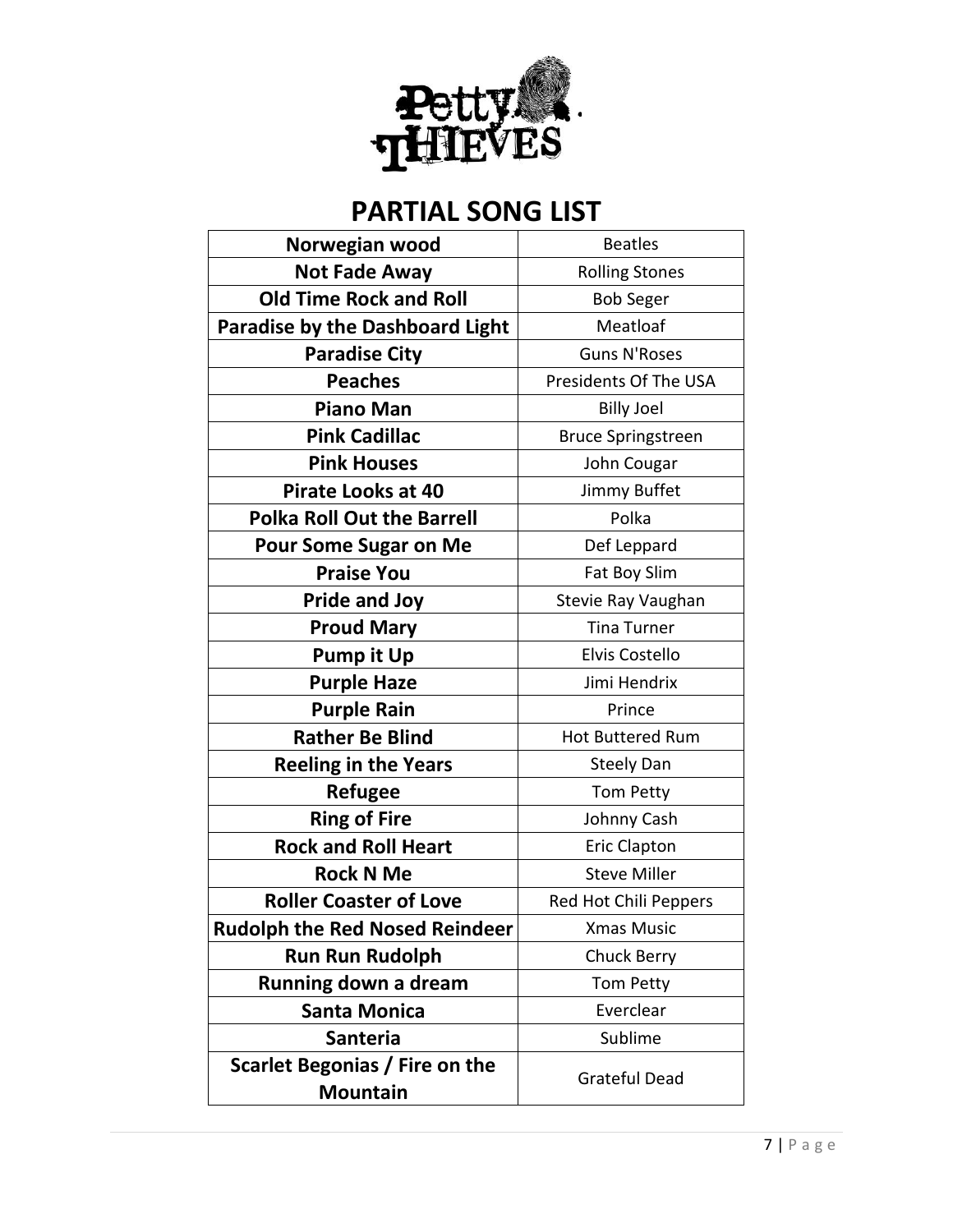

| <b>Sex on Fire</b>                  | Kings of Leon                 |
|-------------------------------------|-------------------------------|
| <b>She Hates Me</b>                 | Puddle Of Mudd                |
| <b>She Loves My Automobile</b>      | ZZ Top                        |
| She talks to angels                 | <b>Black Crowes</b>           |
| <b>Should I Stay or Should I Go</b> | Clash                         |
| <b>Shout</b>                        | <b>Isley Brothers</b>         |
| <b>Shut Up and Dance</b>            | Walk the Moon                 |
| <b>Simple Man</b>                   | Lynyrd Skynyrd                |
| <b>Sitting Waiting Wishing</b>      | Jack Johnson                  |
| So far away from me                 | Dire Straits                  |
| So Into You                         | <b>Atlanta Rhythm Section</b> |
| <b>Some Kind of Wonderful</b>       | <b>Grand Funk Railroad</b>    |
| <b>Someday Someway</b>              | <b>Marshall Crenshaw</b>      |
| Something                           | <b>Beatles</b>                |
| Song 2                              | Blur                          |
| <b>Spooky</b>                       | Atlanta Rythym Section        |
| <b>Squeeze Box</b>                  | The Who                       |
| <b>Stacy's Mom</b>                  | <b>Fountains Of Wayne</b>     |
| <b>Stand By Me</b>                  | Ben E. King                   |
| <b>Stayin' Alive</b>                | <b>Bee Gees</b>               |
| <b>Steal My Kisses</b>              | Ben Harper                    |
| <b>Stepping Stone</b>               | Sex Pistols                   |
| <b>Still the Night</b>              | <b>Bodeans</b>                |
| <b>Stuck In The Middle</b>          | <b>Steelers Wheel</b>         |
| <b>Summer Of 69</b>                 | Bryan Adams                   |
| Sundown                             | Goron Lightfoot               |
| <b>Super Freak</b>                  | <b>Rick James</b>             |
| <b>Superstition</b>                 | <b>Stevie Wonder</b>          |
| <b>Surrender</b>                    | Cheap Trick                   |
| <b>Sweet Caroline</b>               | Neil Diamond                  |
| <b>Sweet Emotion</b>                | Aerosmith                     |
| <b>Sweet Home Alabama</b>           | Lynyrd Skynyrd                |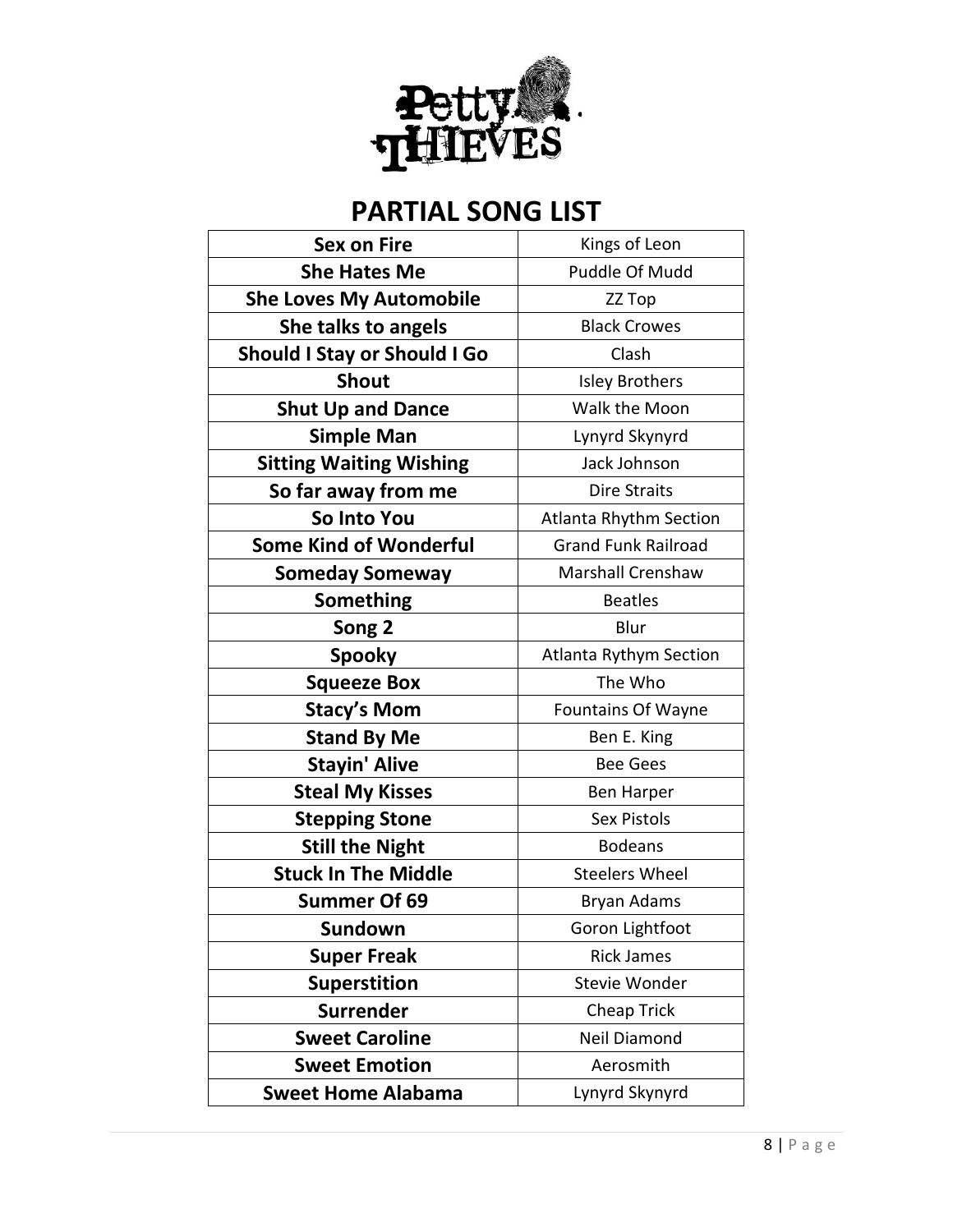

| <b>Sweet Home Chicago</b>      | <b>Blues Brothers</b>           |
|--------------------------------|---------------------------------|
| Swingtown                      | <b>Steve Miller</b>             |
| <b>Take It Easy</b>            | Eagles                          |
| <b>Take the Money And Run</b>  | <b>Steve Miller</b>             |
| <b>Taking Care of Business</b> | <b>BTO</b>                      |
| <b>Tennessee Whiskey</b>       | Chris Stapleton                 |
| <b>Tequila Sunrise</b>         | Eagles                          |
| <b>That's How You Know</b>     | Nico & Vinz                     |
| <b>This Girl</b>               | Kungs & Cookin                  |
| They Way you Look Tonight      | <b>Frank Sinatra</b>            |
| <b>This Must Be The Place</b>  | Lumineers                       |
| <b>Three Little Birds</b>      | <b>Bob Marley</b>               |
| <b>Truckin</b>                 | <b>Grateful Dead</b>            |
| <b>Tush</b>                    | ZZ Top                          |
| <b>Uptown Funk</b>             | <b>Bruno Mars</b>               |
| <b>Valerie</b>                 | Amy Winehouse                   |
| <b>Wagon Wheel</b>             | Old Crow Medicine Show          |
| <b>Walls</b>                   | Tom Petty                       |
| Wannabe                        | Spice Girls                     |
| <b>Way You Look Tonight</b>    | Dorothy Fields & Jerome<br>Kern |
| <b>Wedding March</b>           | <b>Various Artists</b>          |
| We are Family                  | Sister Sledge                   |
| <b>What A Wonderful World</b>  | Louis Armstrong                 |
| What I got                     | Sublime                         |
| What I like about you          | Romantics                       |
| <b>Where are you Going</b>     | Dave Mathews                    |
| Whip It                        | Devo                            |
| <b>Why Don't We Get Drunk</b>  | Jimmy Buffett                   |
| <b>Wild Thing</b>              | Ton Loc                         |
| <b>Wildflowers</b>             | Tom Petty                       |
| <b>Wish You Were Here</b>      | Pink Floyd                      |